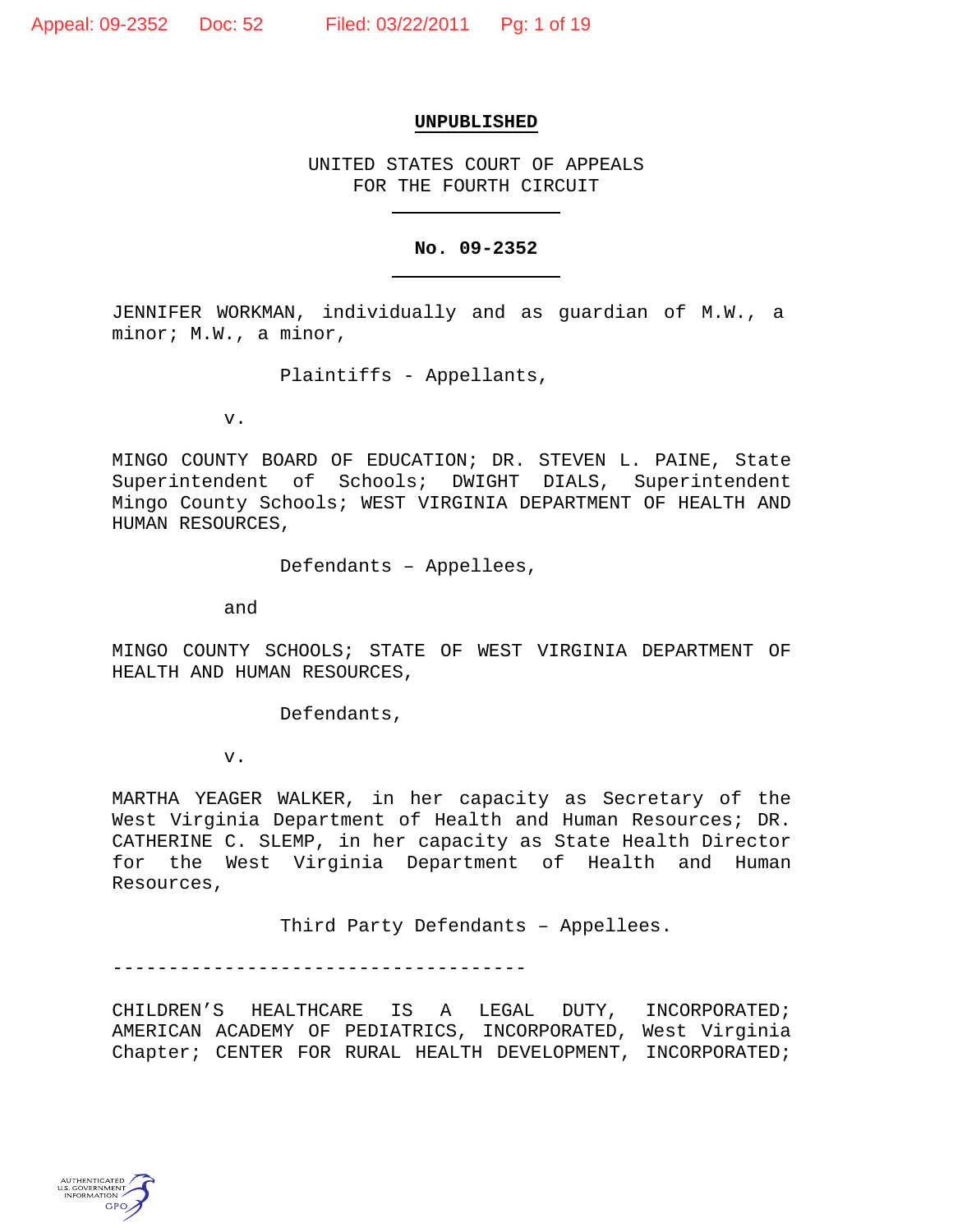WEST VIRGINIA ASSOCIATION OF LOCAL HEALTH DEPARTMENTS; IMMUNIZATION ACTION COALITION, INCORPORATED,

Amici Supporting Appellees.

Appeal from the United States District Court for the Southern District of West Virginia, at Charleston. Joseph R. Goodwin, Chief District Judge. (2:09-cv-00325)

Argued: December 9, 2010 Decided: March 22, 2011

Before AGEE and WYNN, Circuit Judges, and Patrick Michael DUFFY, Senior United States District Judge for the District of South Carolina, sitting by designation.

Affirmed by unpublished opinion. Judge Wynn wrote the opinion, in which Judge Agee and Senior Judge Duffy concurred.

**ARGUED:** Patricia Ann Finn, PATRICIA FINN, ATTORNEY, PC, Piermont, New York, for Appellants. Charlene Ann Vaughan, OFFICE OF THE ATTORNEY GENERAL OF WEST VIRGINIA, Charleston, West Virginia; Joanna Irene Tabit, STEPTOE & JOHNSON, LLP, Charleston, West Virginia, for Appellees. **ON BRIEF:** Michelle E. Piziak, J. A. Curia III, STEPTOE & JOHNSON, LLP, Charleston, West Virginia, for Appellees Mingo County Board of Education and Dr. Steven L. Paine; Silas B. Taylor, Managing Deputy Attorney General, OFFICE OF THE ATTORNEY GENERAL, Charleston, West Virginia, for Appellee Dwight Dials. Braun A. Hamstead, HAMSTEAD & ASSOCIATES, LC, Martinsburg, West Virginia; James G. Dwyer, Professor of Law, MARSHALL WYTHE SCHOOL OF LAW, College of William & Mary, Williamsburg, Virginia, for Amici Supporting Appellees.

Unpublished opinions are not binding precedent in this circuit.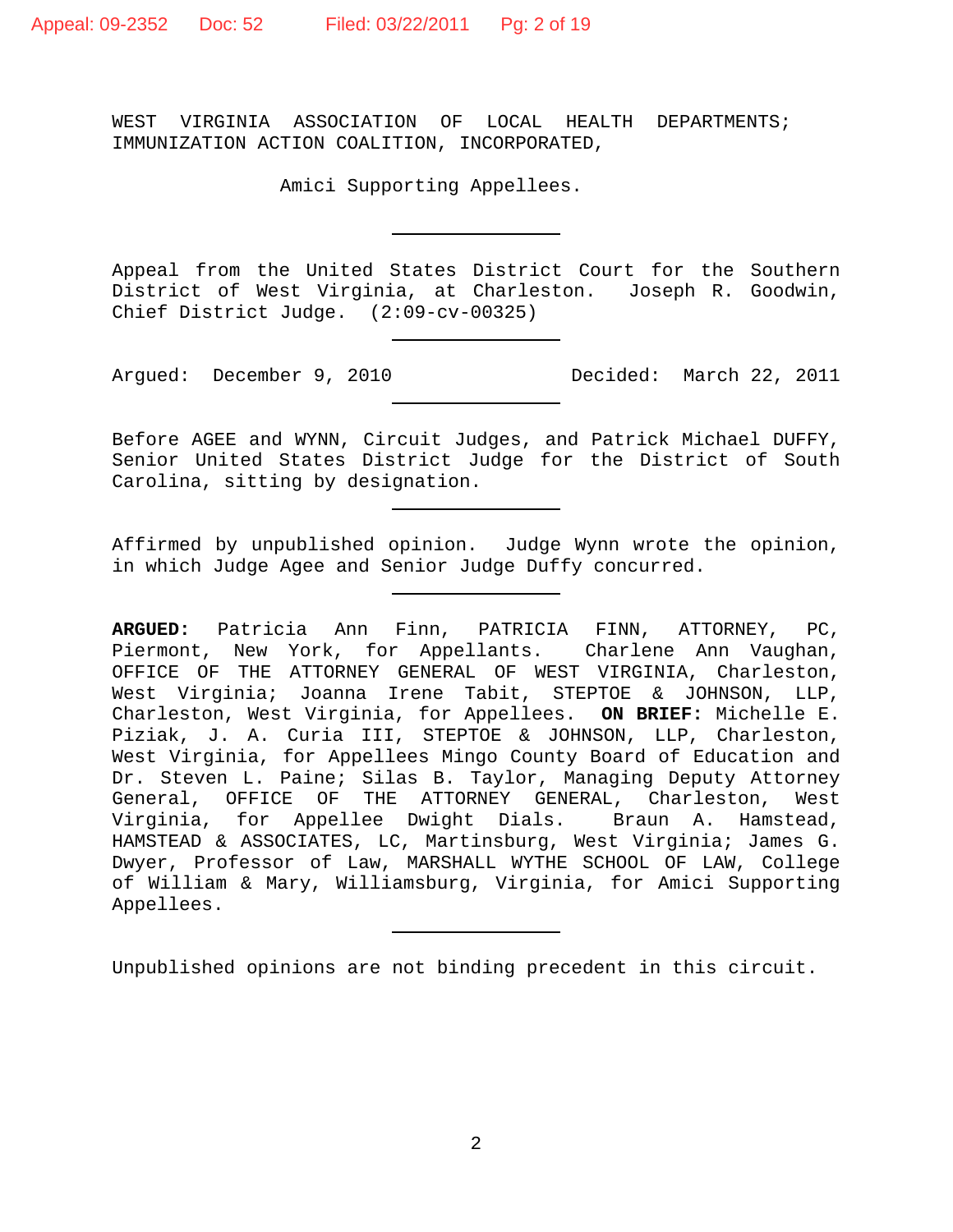WYNN, Circuit Judge:

Plaintiff Jennifer Workman filed this 42 U.S.C. § 1983 action against various West Virginia state and county officials, alleging that Defendants violated her constitutional rights in refusing to admit her daughter to public school without the immunizations required by state law. The district court granted summary judgment to Defendants. We now affirm.

I.

Workman is the mother of two school-aged children: M.W. and S.W. S.W. suffers from health problems that appeared around the time she began receiving vaccinations. In light of S.W.'s health problems, Workman chose not to vaccinate M.W.

Workman's decision not to allow vaccination of M.W. ran afoul of West Virginia law, which provides that no child shall be admitted to any of the schools of the state until the child has been immunized for diphtheria, polio, rubeola, rubella, tetanus, and whooping cough. W. Va. Code § 16-3-4. However, Workman sought to take advantage of an exception under the statute, which exempts a person who presents a certificate from a reputable physician showing that immunization for these diseases "is impossible or improper or other sufficient reason why such immunizations have not been done." Id. Thus, in an effort to enroll M.W. in the Mingo County, West Virginia, school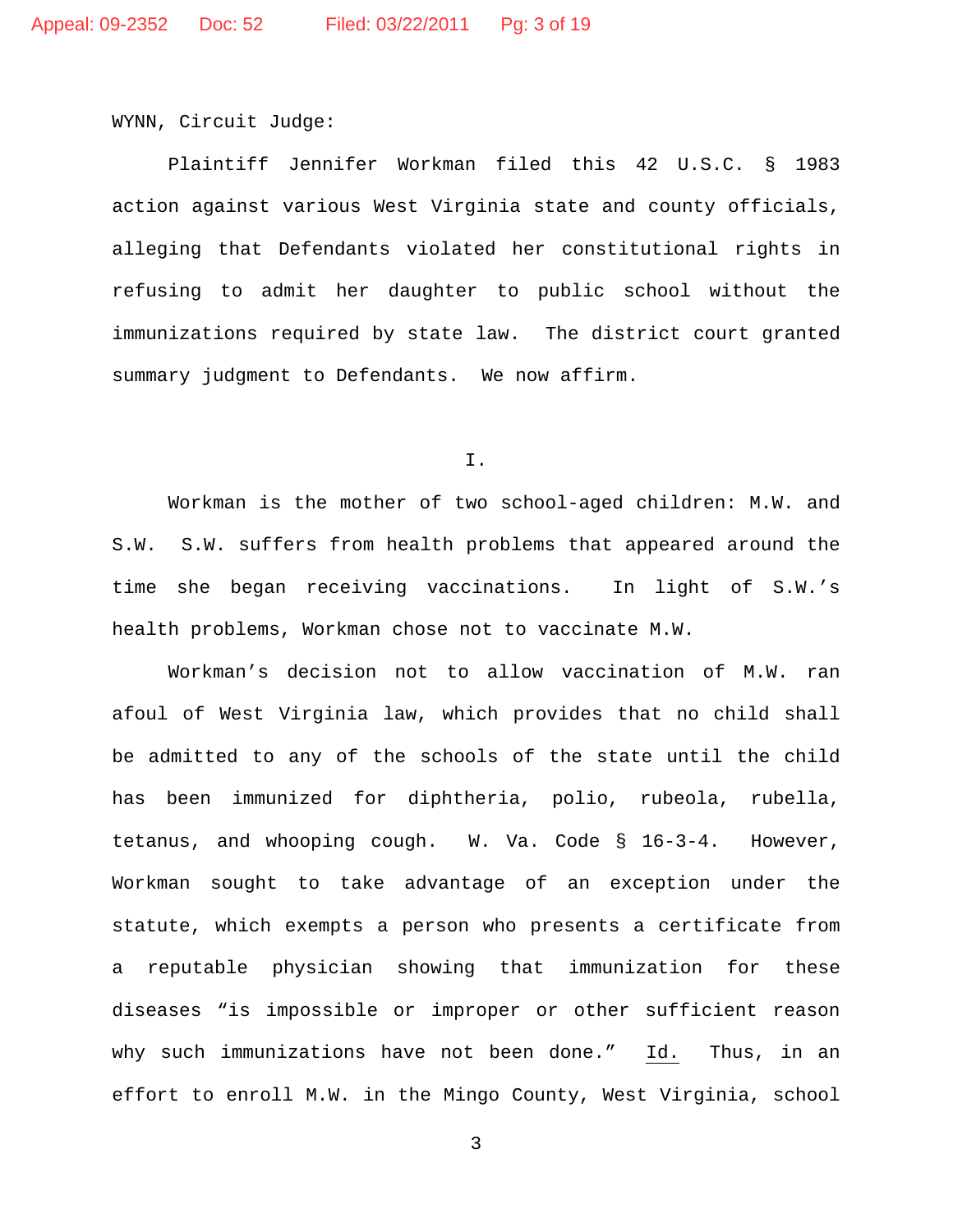system without the required immunizations, Workman obtained a Permanent Medical Exemption ("the certificate") from Dr. John MacCallum, a child psychiatrist.

Dr. MacCallum recommended against vaccinating M.W. due to S.W.'s condition. Mingo County Health Officer, Dr. Manolo Tampoya approved the certificate and indicated that it satisfied the requirements for M.W. to attend school in Mingo County. M.W. attended the pre-kindergarten program at Lenore Grade School in Lenore, West Virginia for approximately one month in September 2007.

On September 21, 2007, the Superintendant of Mingo County Schools, Defendant Dwight Dials, sent a letter to Dr. Cathy Slemp, the acting head of the West Virginia Department of Health and Human Resources, stating that a school nurse had challenged Workman's certificate. Dr. Slemp responded by letter dated October 3, 2007, recommending Workman's request for medical exemption be denied. On October 12, 2007, Rita Ward, the Mingo County Pre-K Contact, sent Workman a letter notifying her that "as of October 12, 2007 [M.W.] will no longer be attending the Preschool Head Start Program at Lenore Pre-k-8 School in Mingo County."

M.W. did not attend school again until 2008, when she was admitted into a Head Start Program that accepted Dr. MacCallum's certificate. However, when M.W. aged out of that program, Mingo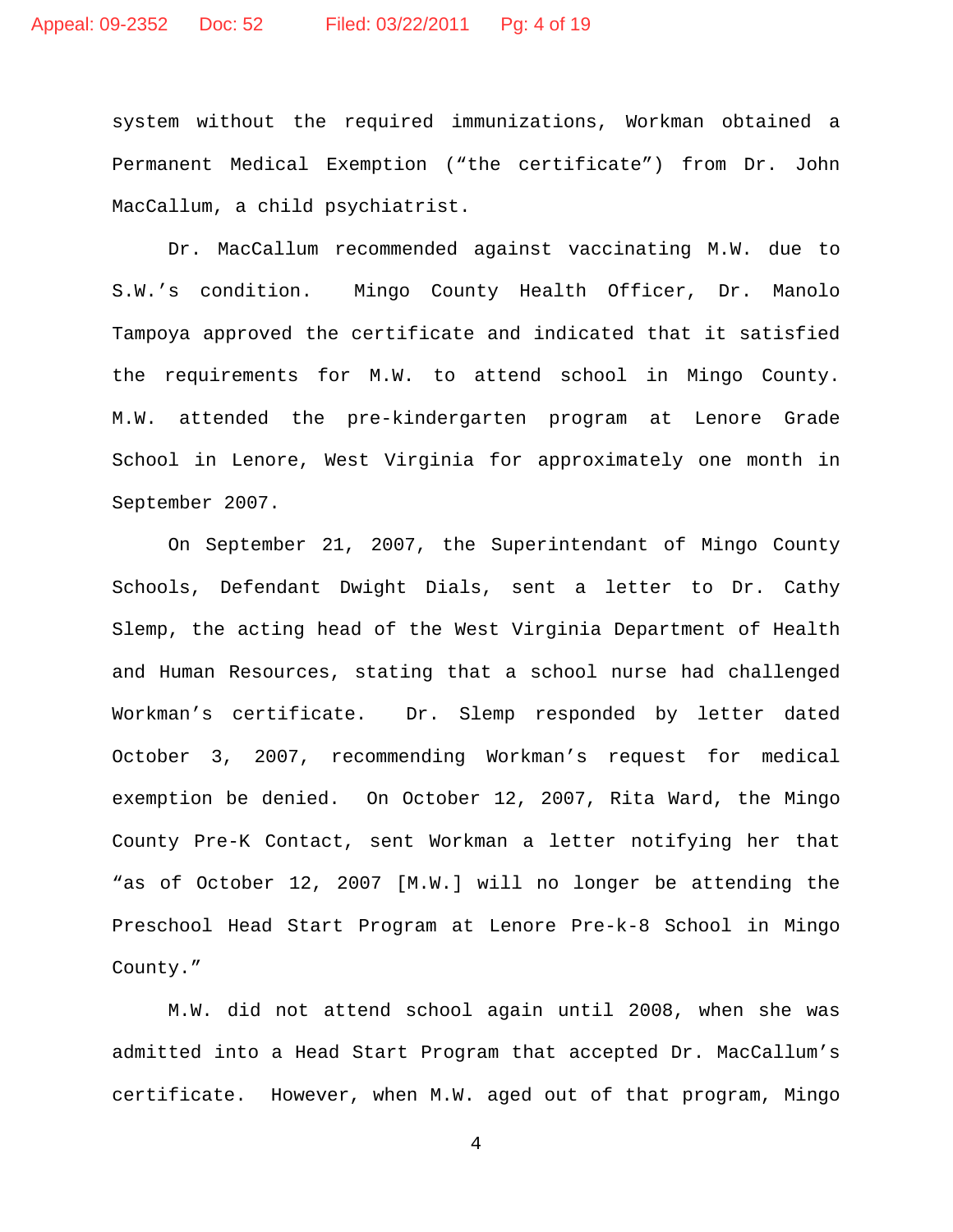County Schools would not admit her; accordingly, Workman homeschooled M.W.

Workman brought suit individually and as parent and guardian of her minor child, M.W. She filed an amended complaint on May 11, 2009 against the Mingo County Board of Education; Dr. Steven L. Paine, State Superintendant of Schools; Dwight Dials, Superintendant of Mingo County Schools; and the West Virginia Department of Health and Human Resources ("Defendants").

In her complaint, Workman raised constitutional and statutory claims, and sought a declaratory judgment, injunctive relief, and damages. Specifically, she alleged that Defendants' denial of her application for a medical exemption violated her First Amendment rights. She further alleged that Defendants' denial of her application for a medical exemption constituted a denial of Equal Protection and Due Process. In addition, Workman alleged that Defendants violated West Virginia Code Section 16-3-4 by refusing to accept Dr. MacCallum's certificate.

In a memorandum opinion and order of November 3, 2009, the district court determined that the Mingo County Board of Education and the West Virginia Department of Health and Human Services were entitled to Eleventh Amendment immunity from Workman's claims. The district court further concluded that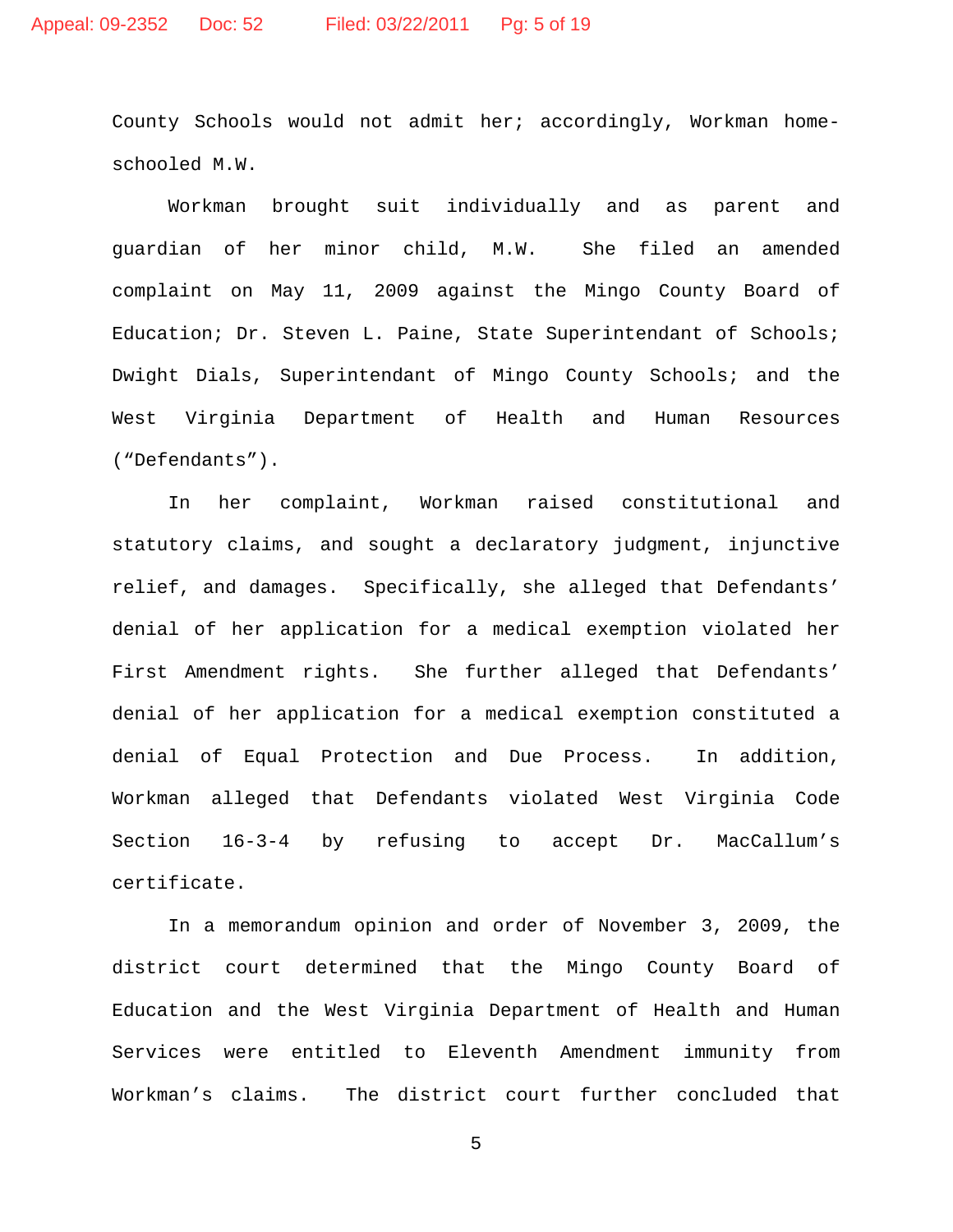Workman's constitutional claims lacked merit. Finally, the district court ruled that, after dismissing all federal claims, it lacked jurisdiction to hear Workman's remaining state law claim for injunctive relief and it could discern no statutory basis for a damage claim. The district court therefore granted Defendants summary judgment. Workman appeals.

# II.

We first address Workman's argument that this case presents issues of material fact precluding summary judgment. Summary judgment is appropriate only where there are no genuine issues of material fact and a party is entitled to judgment as a matter of law. Fed. R. Civ. P. 56(a). Workman argues that this case presents two material issues of fact: (1) whether Defendants acted "properly" in overturning Workman's medical exemption pursuant to state law; and (2) whether Workman's religious beliefs are sincere and genuine.

Workman frames the first issue as "whether or not the Mingo County Board of Education, Superintendent Dials, and State Superintendent Dr. Paine's rejection of the medical exemption was legal." Brief of Appellant at 14 (emphasis added). The district court ruled that it lacked jurisdiction to hear Workman's state law claim for injunctive relief and saw no indication that state law provided a cause of action for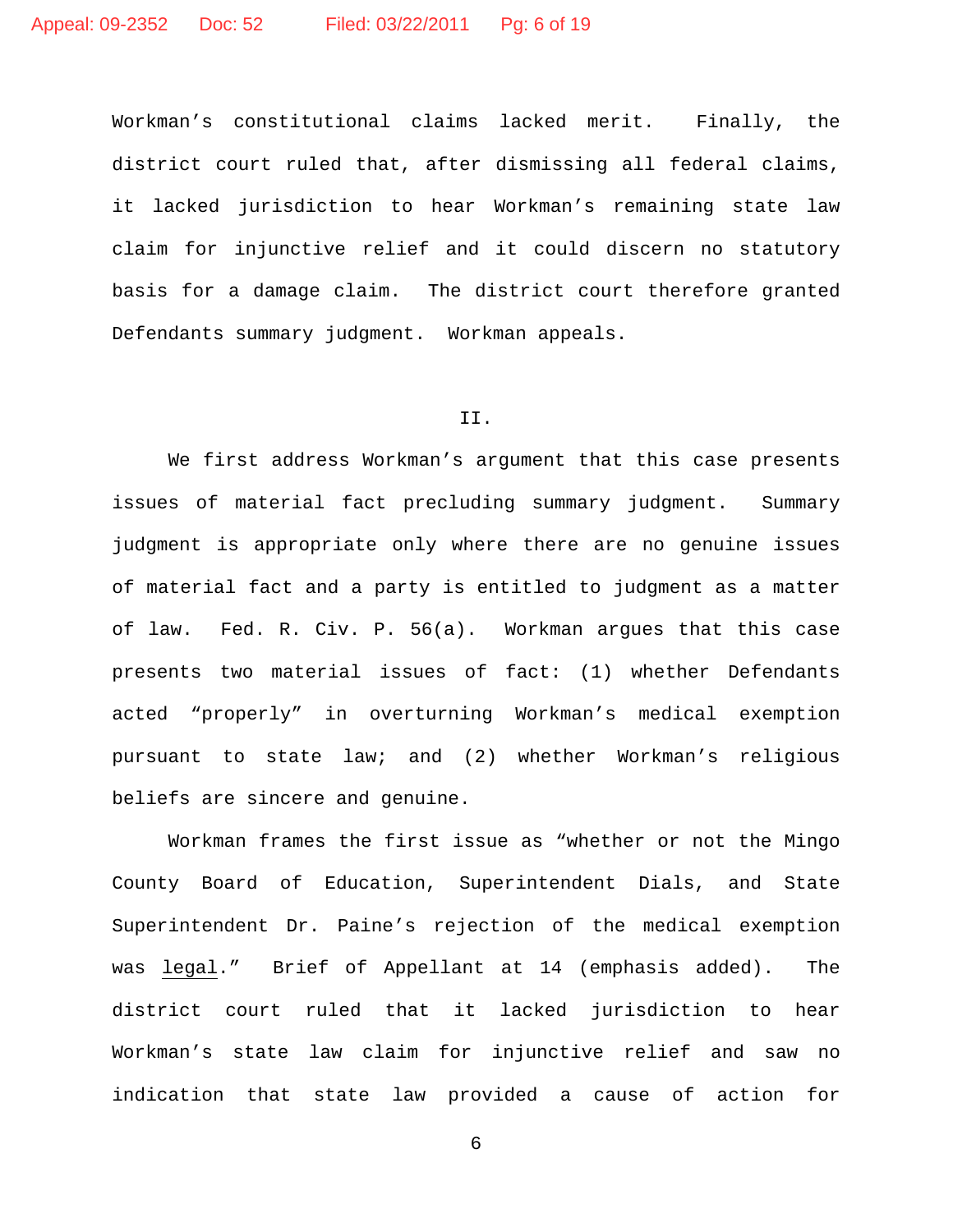damages. Workman does not explain how such purely legal determinations raised any triable issue of fact. Accordingly, we hold that the district court did not err in ruling that this issue did not preclude summary judgment. See United States v. West Virginia, 339 F.3d 212, 214 (4th Cir. 2003) ("Because this dispute ultimately turns entirely on a question of statutory interpretation, the district court properly proceeded to resolve the case on summary judgment.").

 Regarding the second issue, the district court stated: "Since it is not necessary for me to resolve this issue, I decline the opportunity to evaluate the nature of Ms. Workman's beliefs." Indeed, the district court appears to have assumed the sincerity of Workman's religious beliefs but ruled that those "beliefs do not exempt her from complying with West Virginia's mandatory immunization program." Because a different resolution of this issue would not change the outcome of the case, it, too, did not preclude summary judgment. See JKC Holding Co. LLC v. Washington Sports Ventures, Inc. , 264 F.3d 459, 465 (4th Cir. 2001) ("The existence of an alleged factual dispute between the parties will not defeat a properly supported motion for summary judgment, unless the disputed fact is one that might affect the outcome of the litigation.").

In sum, the district court did not err in finding that no genuine issues of material fact precluded summary judgment.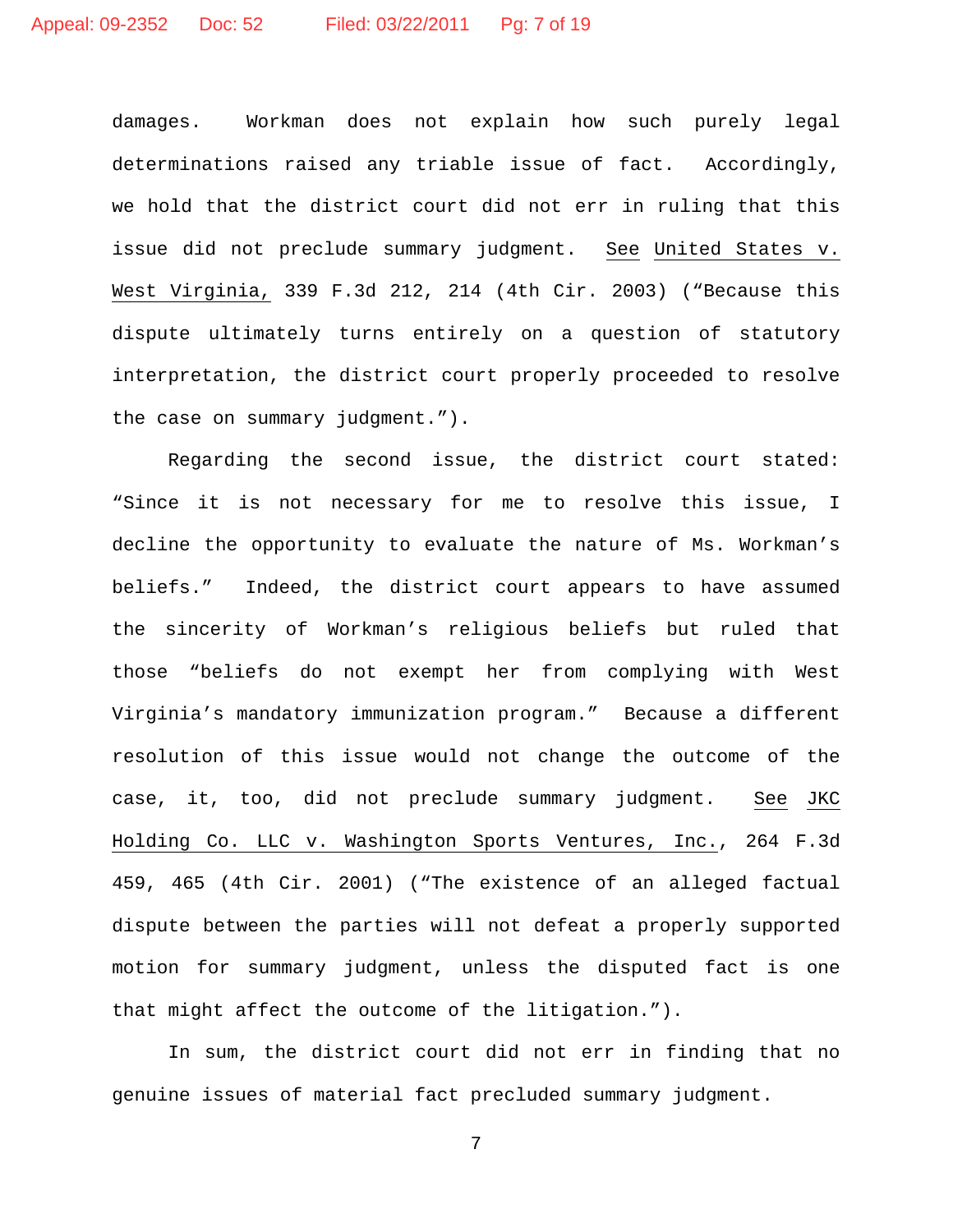#### III.

Workman next argues that West Virginia's mandatory immunization program violates her right to the free exercise of her religion. The First Amendment provides that "Congress shall make no law respecting an establishment of religion, or prohibiting the free exercise thereof . . . ." U.S. Const. amend. I. The First Amendment has been made applicable to the states by incorporation into the Fourteenth Amendment. Cantwell <u>v. Connecticut</u>, 310 U.S. 296, 303 (1940).

Preliminarily, we note that the parties disagree about the applicable level of scrutiny. Workman argues that the laws requiring vaccination substantially burden the free exercise of her religion and therefore merit strict scrutiny. Defendants reply that the Supreme Court in Employment Div., Dep't of Human Res. of Or. v. Smith, 494 U.S. 872 (1990), abandoned the compelling interest test, and that the statute should be upheld under rational basis review. Workman counters that Smith preserved an exception for education-related laws that burden religion. We observe that there is a circuit split over the validity of this "hybrid-rights" exception. See Combs v. Homer-Center School Dist., 540 F.3d 231, 244-47 (3rd Cir. 2008) (discussing circuit split and concluding exception was dicta). However, we do not need to decide this issue here because, even assuming for the sake of argument that strict scrutiny applies,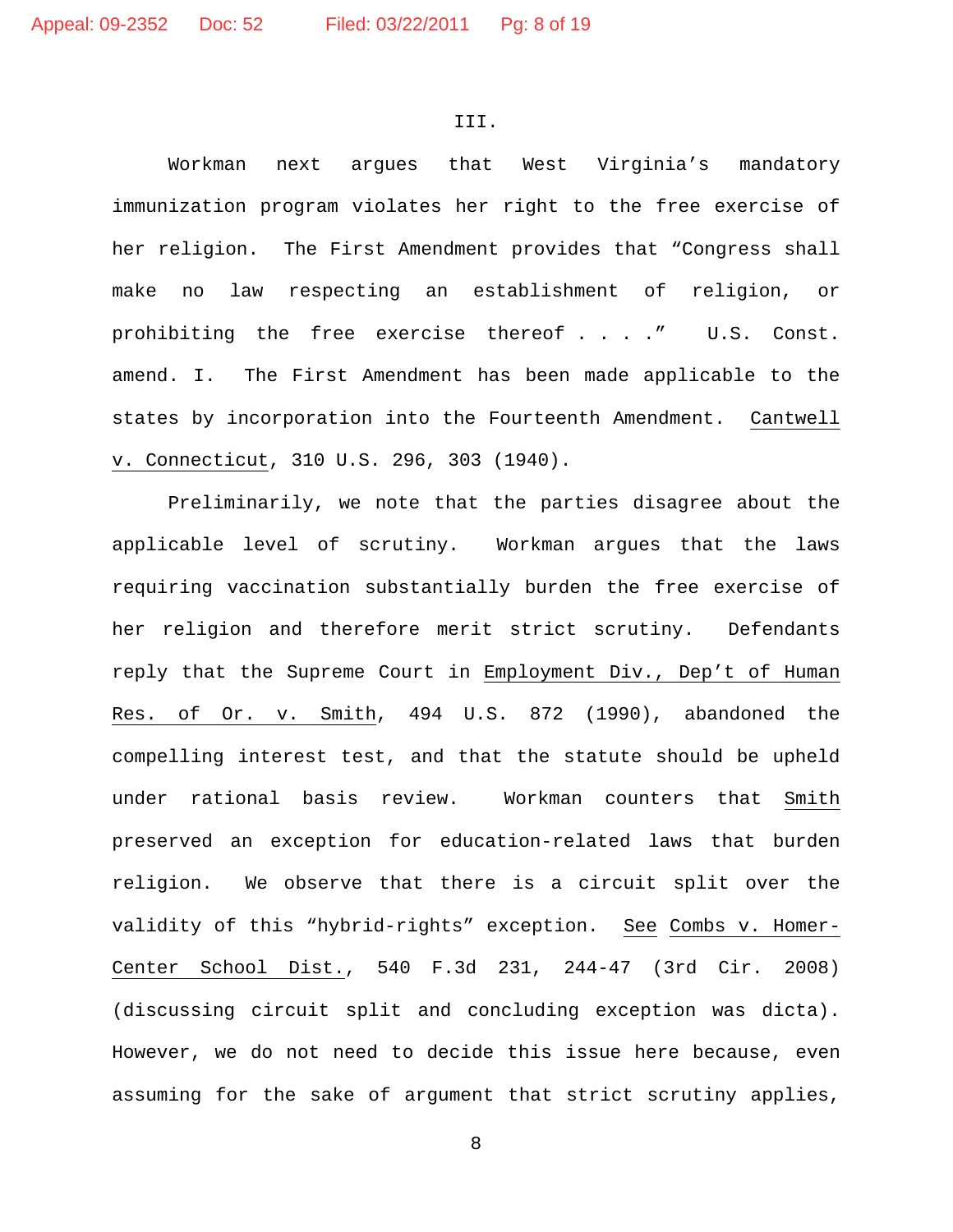prior decisions from the Supreme Court guide us to conclude that West Virginia's vaccination laws withstand such scrutiny.

Over a century ago, in Jacobson v. Massachusetts, 197 U.S. 11 (1905), the Supreme Court considered the constitutionality of a statute that authorized a municipal board of health to require and enforce vaccination. Id. at 12. Proceeding under the statute, the board of health of Cambridge, Massachusetts, in response to an epidemic, adopted a regulation requiring its inhabitants to be vaccinated against smallpox. Id. Upon review, the Supreme Court held that the legislation represented a valid exercise of the state's police power, concluding "we do not perceive that this legislation has invaded any right secured by the Federal Constitution." <u>Id.</u> at 38 (emphasis added).

In Prince v. Massachusetts, 321 U.S. 158 (1944), the Supreme Court considered a parent's challenge to a child labor regulation on the basis of the Free Exercise Clause. Id. at 164. The Court explained that the state's "authority is not nullified merely because the parent grounds his claim to control the child's course of conduct on religion or conscience. Thus, he cannot claim freedom from compulsory vaccination for the child more than for himself on religious grounds." Id. at 166 (footnote omitted). The Court concluded that "[t]he right to practice religion freely does not include liberty to expose the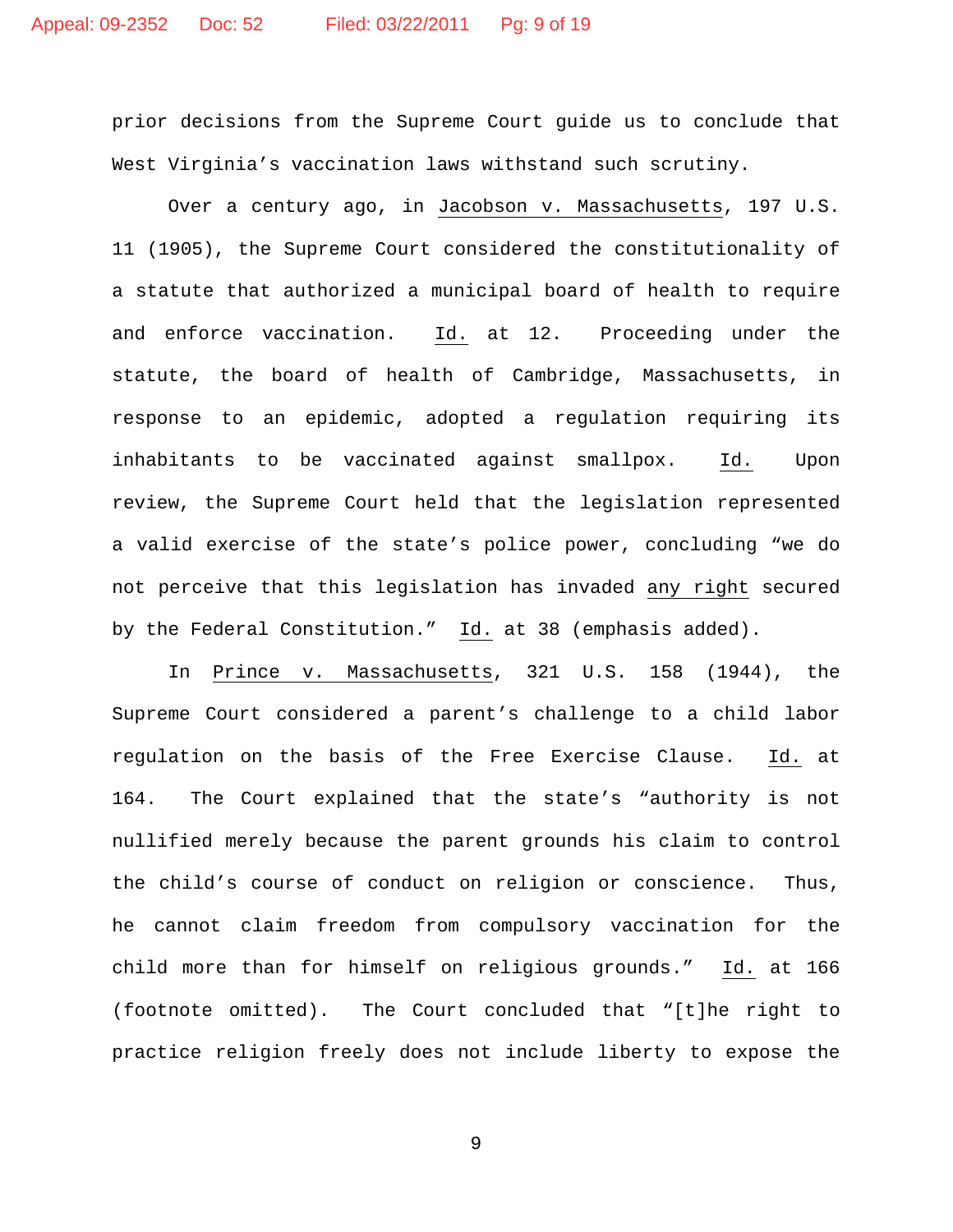community or the child to communicable disease or the latter to ill health or death." <u>Id.</u> at 166–67.

In this appeal, Workman argues that Jacobson dealt only with the outbreak of an epidemic, and in any event should be overruled as it "set forth an unconstitutional holding." Brief of Appellant at 11. Workman's attempt to confine Jacobson to its facts is unavailing. As noted by one district court, "[t]he Supreme Court did not limit its holding in Jacobson to diseases presenting a clear and present danger." Boone v. Boozman, 217 F. Supp. 2d 938, 954 (E.D. Ark. 2002) (footnote omitted). Additionally, we reject Workman's request that we overrule Jacobson because we are bound by the precedents of our Supreme Court. <u>Hutto v. Davis</u>, 454 U.S. 370, 375 (1982) (per curiam) ("[A] precedent of this Court must be followed by the lower federal courts no matter how misguided the judges of those courts may think it to be.")

Workman also argues that because West Virginia law requires vaccination against diseases that are not very prevalent, no compelling state interest can exist. On the contrary, the state's wish to prevent the spread of communicable diseases clearly constitutes a compelling interest.

In sum, following the reasoning of Jacobson and Prince, we conclude that the West Virginia statute requiring vaccinations as a condition of admission to school does not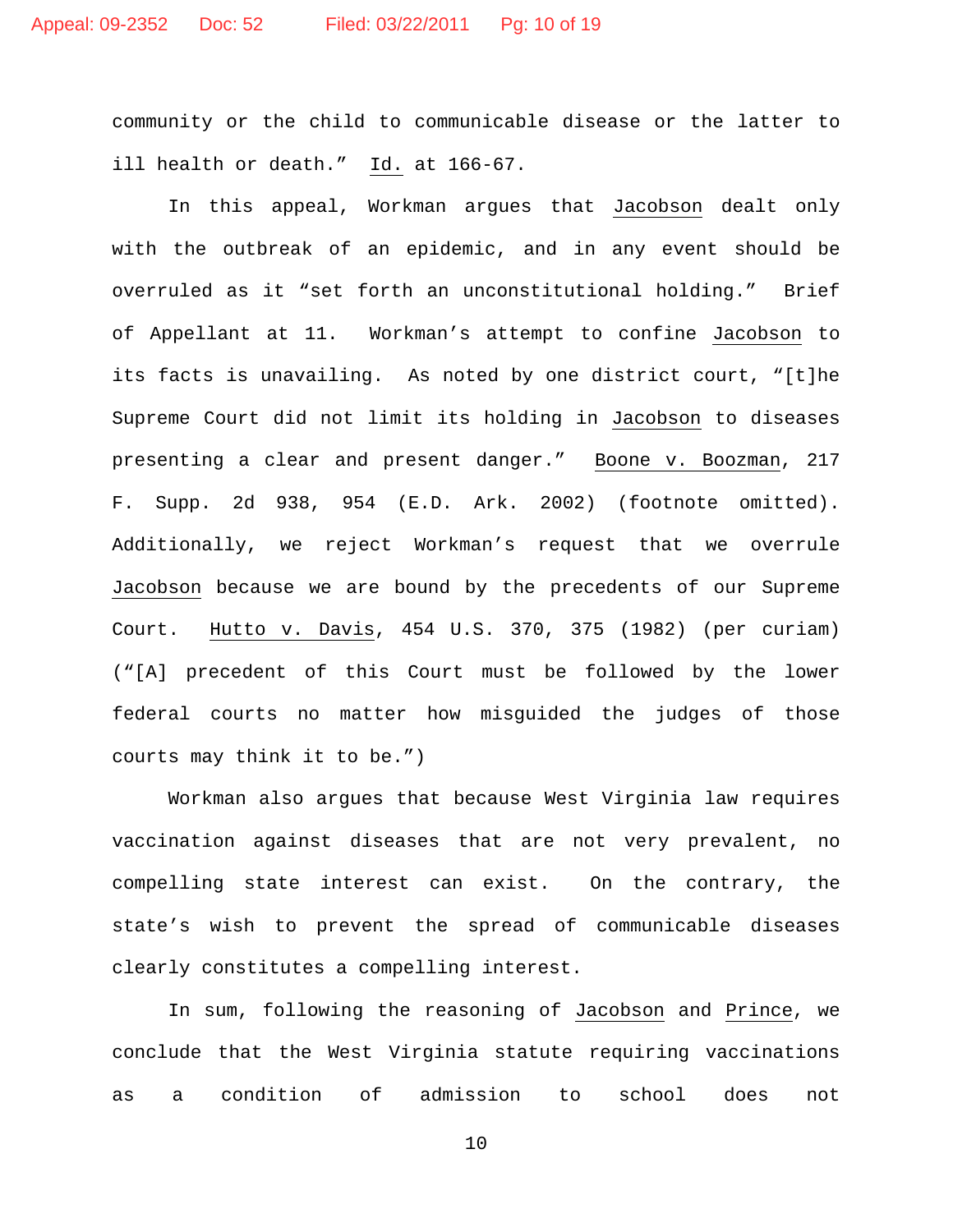unconstitutionally infringe Workman's right to free exercise. This conclusion is buttressed by the opinions of numerous federal and state courts that have reached similar conclusions in comparable cases. See, e.g., McCarthy v. Boozman, 212 F. Supp. 2d 945, 948 (W.D. Ark. 2002) ("The constitutional right to freely practice one's religion does not provide an exemption for parents seeking to avoid compulsory immunization for their school-aged children."); Sherr v. Northport-East Northport Union Free Sch. Dist., 672 F. Supp. 81, 88 (E.D.N.Y. 1987) ("[I]t has been settled law for many years that claims of religious freedom must give way in the face of the compelling interest of society in fighting the spread of contagious diseases through mandatory inoculation programs."); Davis v. State, 294 Md. 370, 379 n.8, 451 A.2d 107, 112 n.8 (Md. 1982) ("Maryland's compulsory immunization program clearly furthers the important governmental objective of eliminating and preventing certain communicable diseases."); Cude v. State, 237 Ark. 927, 932, 377 S.W.2d 816, 819 (Ark. 1964) ("According to the great weight of authority, it is within the police power of the State to require that school children be vaccinated against smallpox, and that such requirement does not violate the constitutional rights of anyone, on religious grounds or otherwise.").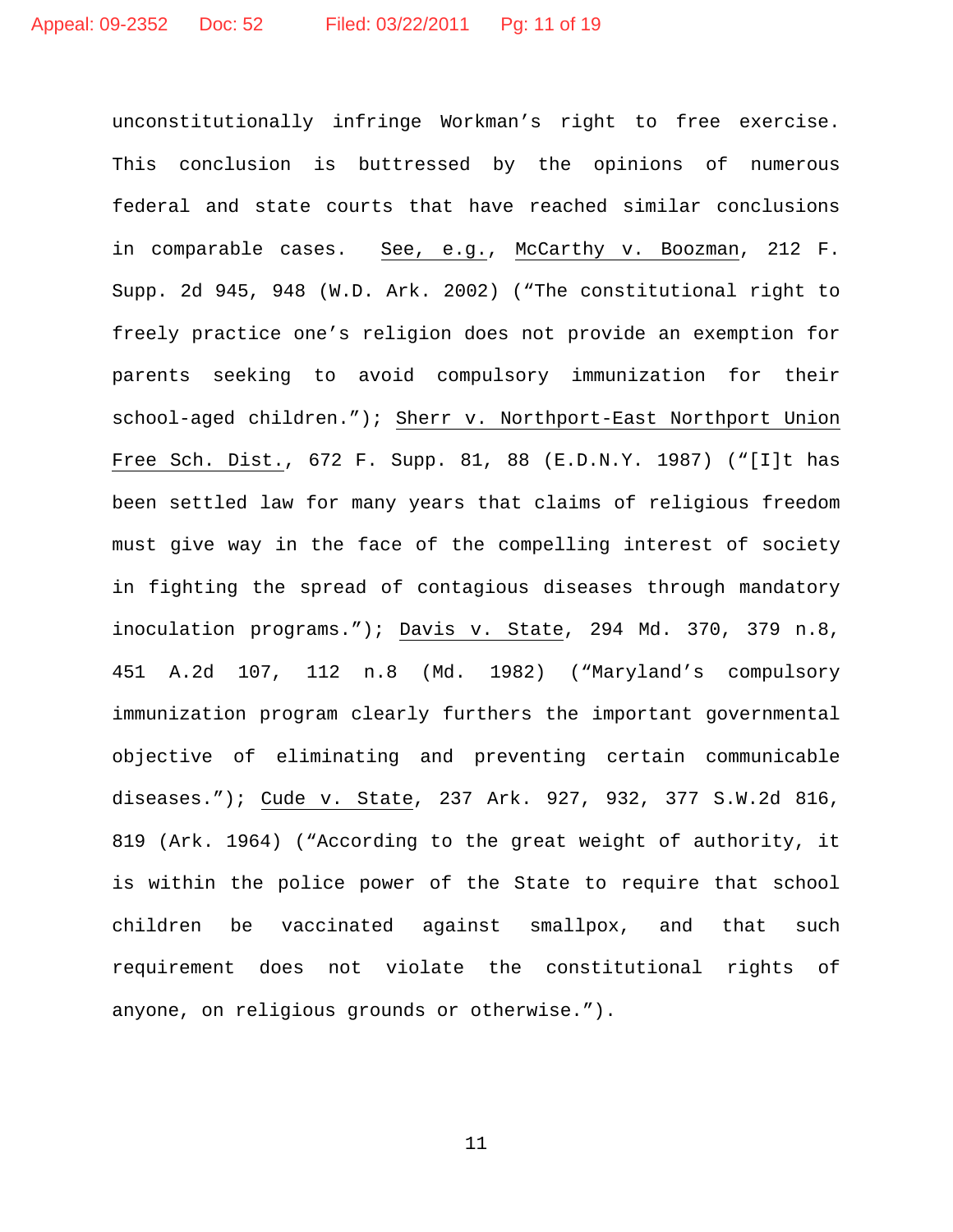IV.

Workman next argues that West Virginia's immunization requirement violates her right to equal protection. The Equal Protection Clause of the Fourteenth Amendment provides that "[n]o State shall . . . deny to any person within its jurisdiction the equal protection of the laws." U.S. Const. amend. XIV, § 1. "To succeed on an equal protection claim, a plaintiff must first demonstrate that he has been treated differently from others with whom he is similarly situated and that the unequal treatment was the result of intentional or purposeful discrimination." <u>Morrison v. Garraghty</u>, 239 F.3d 648, 654 (4th Cir. 2001). Here, Workman's equal protection claim challenges the West Virginia statute as-applied and facially.

Regarding her as-applied challenge, Workman argues that the school system discriminated against her when Defendant Dials inquired into the validity of her exemption. The district court found, however, that Workman presented "no evidence of unequal treatment resulting from intentional or purposeful discrimination to support her claim." Indeed, Dials submitted an affidavit in which he stated that "we had never dealt with a request for a medical exemption during my tenure as Superintendant . . . . " Although Workman asserts that Dials and Paine used the statute and accompanying regulations improperly,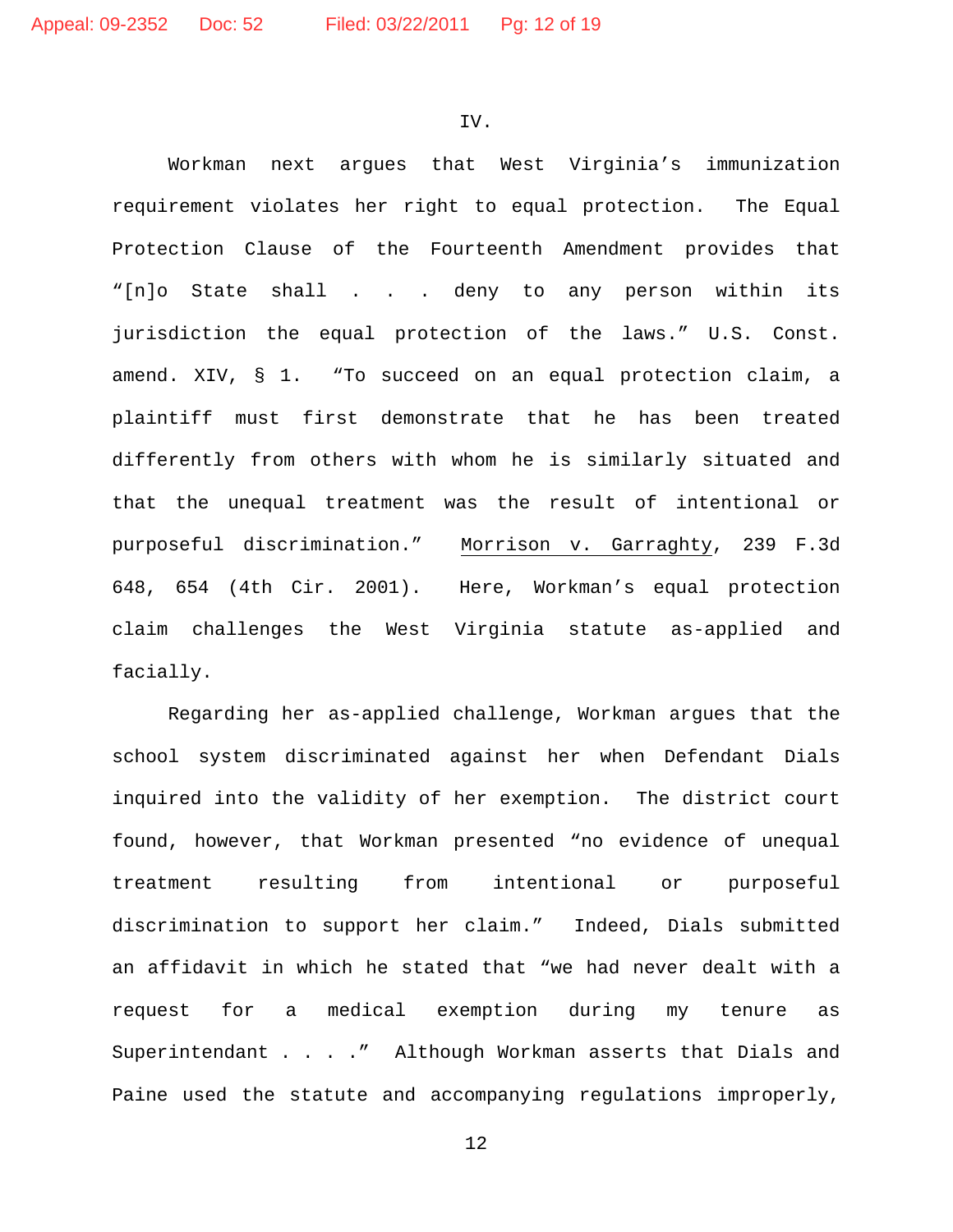she points to no evidence of unequal treatment, and we see none. Consequently, the district court did not err in ruling Workman's as-applied challenge was without merit. <u>See</u> <u>Hanton v. Gilbert</u>, 36 F.3d 4, 8 (4th Cir. 1994) (rejecting equal protection challenge when record revealed no evidence of discrimination).

Regarding her facial challenge, Workman notes that the statute does not provide an exemption for those with sincere religious beliefs contrary to vaccination. She argues that the statute therefore discriminates on the basis of religion. The district court ruled that, although a state may provide a religious exemption to mandatory vaccination, it need not do so.

The Supreme Court held as much in Zucht v. King, 260 U.S. 174 (1922), where it considered an equal protection and due process challenge to ordinances in San Antonio, Texas, that prohibited a child from attending school without a certificate of vaccination. Id. at 175. The Court stated that Jacobson "settled that it is within the police power of a State to provide for compulsory vaccination." Id. at 176. "A long line of decisions by this court . . . also settled that in the exercise of the police power reasonable classification may be freely applied, and that regulation is not violative of the equal protection clause merely because it is not all-embracing." Id. at 176-77.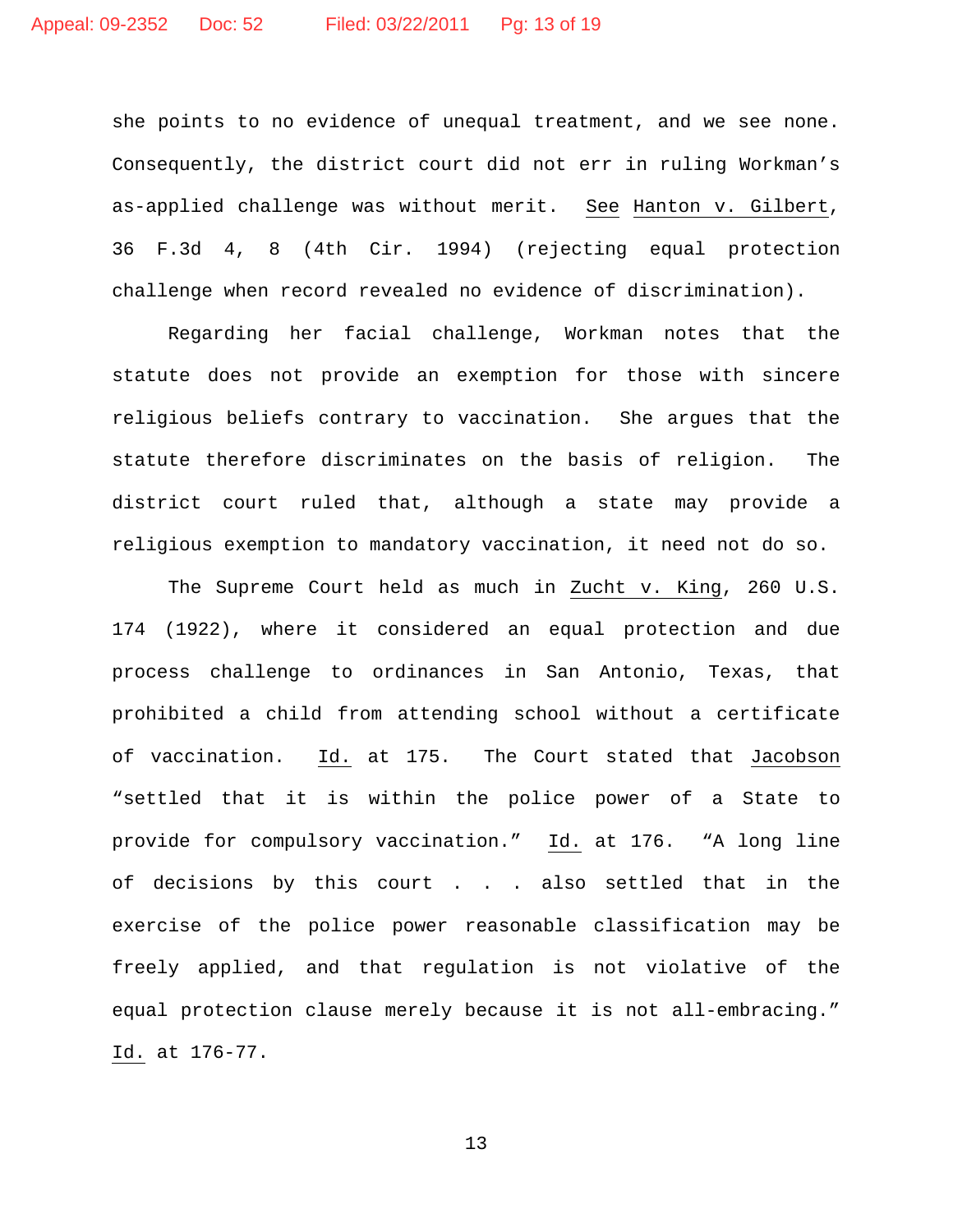Further, in Prince, a mother argued that her religion made the street her church and that denying her child access to the street to sell religious magazines violated her right to equal protection. 321 U.S. at 170. The Supreme Court explained that the public highways do not become religious property merely by the assertion of a religious person. Id. at 170-71. "And there is no denial of equal protection in excluding [Jehovah's Witnesses'] children from doing [on the streets] what no other children may do." <u>Id.</u> at 171.

Here, Workman does not explain how the statute at issue is facially discriminatory; indeed, her complaint is not that it targets a particular religious belief but that it provides no exception from general coverage for hers. [1](#page-13-0) Following the Supreme Court's decisions in Zucht and Prince, we reject Workman's contention that the statute is facially invalid under the Equal Protection Clause.

<span id="page-13-0"></span> $1$  Several courts have declared unconstitutional religious exemptions from mandatory vaccination statutes. See, e.g., McCarthy, 212 F. Supp. 2d at 948-49 (invalidating religious exemption from Arkansas compulsory immunization statute); Brown v. Stone, 378 So. 2d 218, 223 (Miss. 1979) (invalidating religious exemption from Mississippi compulsory immunization statute).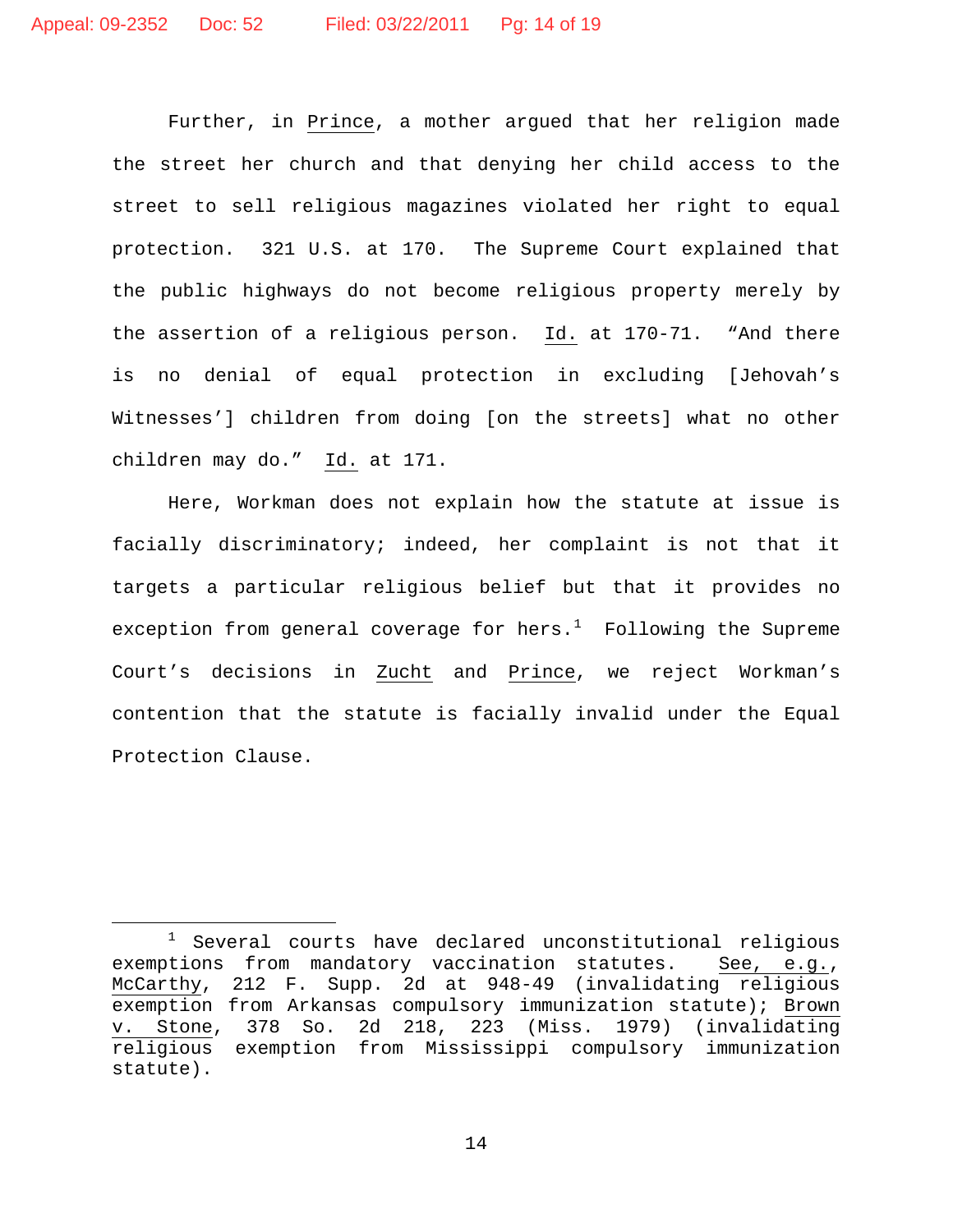V.

Workman next argues that denying her a religious exemption from the mandatory vaccination statute violates her substantive due process right to do what she reasonably believes is best for her child. Workman asserts that, because the statute infringes upon a fundamental right it must withstand strict scrutiny. She contends that the statute fails strict scrutiny because West Virginia has no compelling interest to justify vaccinating M.W.

The Due Process Clause "provides heightened protection against government interference with certain fundamental rights and liberty interests." Washington v. Glucksburg, 521 U.S. 702, 720 (1997). To determine whether an asserted right is a fundamental right subject to strict scrutiny under the Due Process Clause, a court must (1) consider whether the asserted right is deeply rooted in the Nation's history and tradition; and (2) require a careful description of the asserted liberty interest. Id. at 720-21. Where a fundamental right is not implicated, the state law need only be rationally related to a legitimate government interest. <u>Id.</u> at 728.

As in <u>Boone</u>, "the question presented by the facts of this case is whether the special protection of the Due Process Clause includes a parent's right to refuse to have her child immunized before attending public or private school where immunization is a precondition to attending school." Boone, 217 F. Supp. 2d at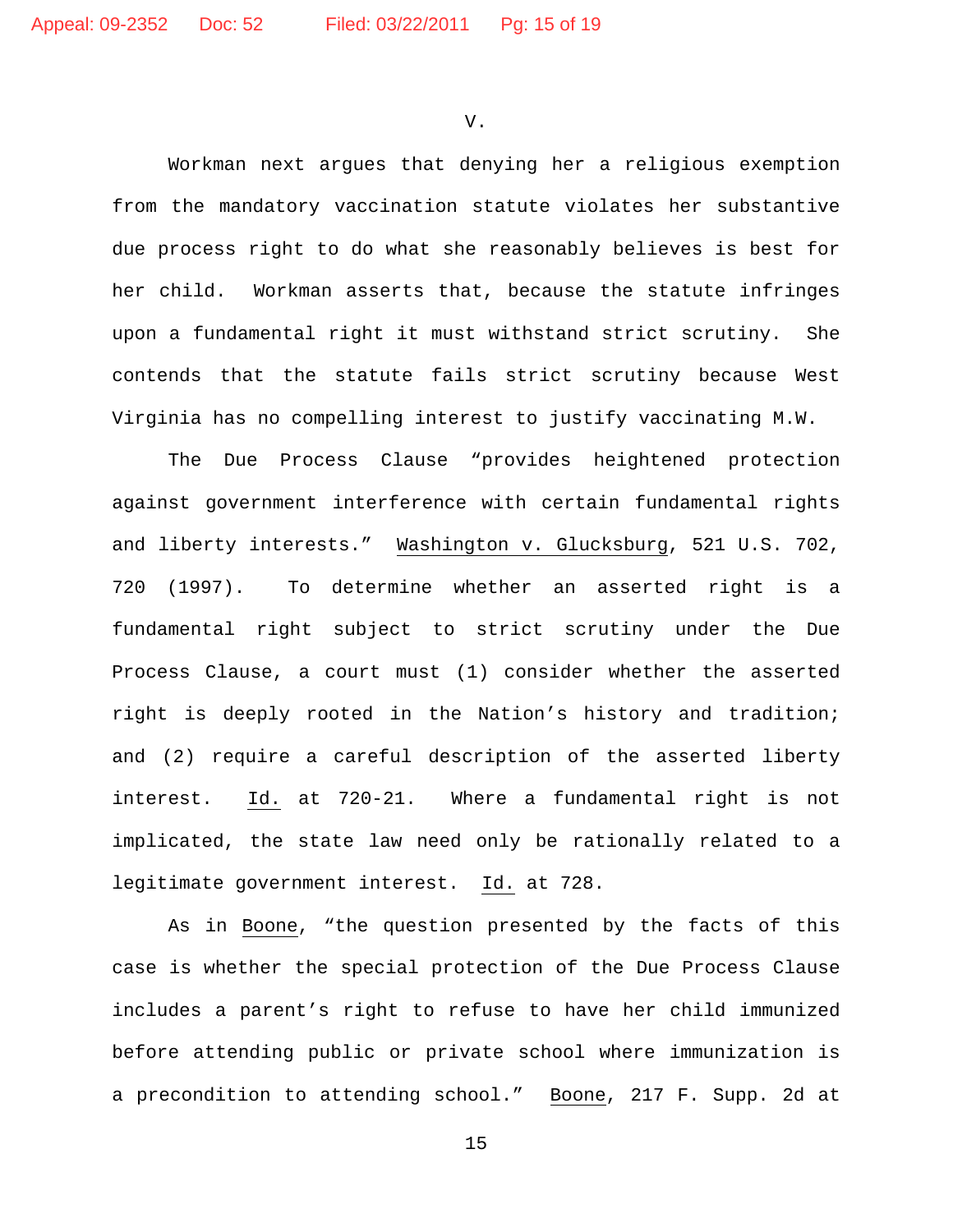956 (footnote omitted). We agree with other courts that have considered this question in holding that Workman has no such fundamental right. See Zucht, 260 U.S. at 176-77; Boone, 217 F. Supp. 2d at 956; <u>Bd. of Educ. of Mountain Lakes v. Maas</u>, 56 N.J. Super. 245, 264, 152 A. 2d 394, 404 (N.J. Super. Ct. App. Div. 1959).

Indeed, the Supreme Court has consistently recognized that a state may constitutionally require school children to be immunized. <u>See</u> Prince, 321 U.S. at 166-67; <u>Zucht</u>, 260 U.S. at 176; cf. Jacobson, 197 U.S. at 31-32 (noting that "the principle of vaccination as a means to prevent the spread of [disease] has been enforced in many States by statutes making the vaccination of children a condition to their right to enter or remain in public schools."). This is not surprising given "the compelling interest of society in fighting the spread of contagious diseases through mandatory inoculation programs." Sherr, 672 F. Supp. at 88. Accordingly, we conclude that Workman has failed to demonstrate that the statute violates her Due Process rights.

VI.

Workman also argues that the district court erred in ruling that certain Defendants were protected by the Eleventh Amendment. The District court ruled that only Defendants Mingo County Board of Education and the West Virginia Department of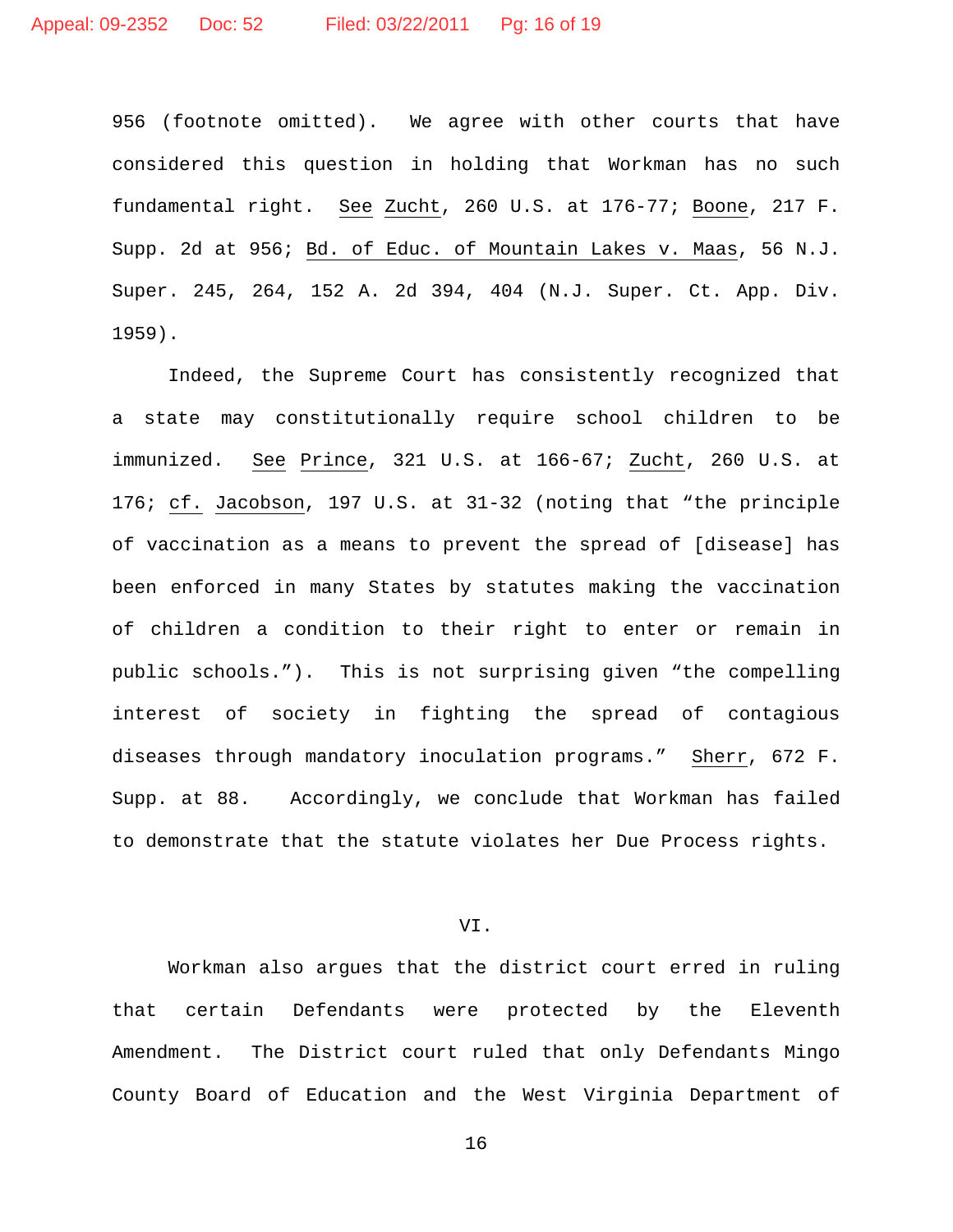Health and Human Resources were entitled to Eleventh Amendment immunity. "While we ordinarily would decide an immunity claim before reaching the merits of the underlying claim, when the complaint alleges no claim against which immunity would attach, we need not decide the immunity issue." Jackson v. Long, 102 F.3d 722, 731 (4th Cir. 1996) (citation omitted). Because Workman's constitutional claims against all Defendants fail, we need not determine whether the district court erred in applying Eleventh Amendment immunity to some of them.

## VII.

Finally, Workman argues that subject matter jurisdiction exists over her state law claims. The district court ruled that, after dismissing all of Workman's federal claims, it lacked jurisdiction to hear her state law claim for injunctive relief. The district court also saw no indication that West Virginia law permits a private cause of action for damages against Defendants Paine and Dials.

Workman contends that the district court "can retain jurisdiction over [state law claims] even if it dismisses the federal claims." Brief of Appellant at 35. In general, this is a correct statement of supplemental jurisdiction. See 28 U.S.C. § 1367; but see Pennhurst State Sch. & Hosp. v. Halderman, 465 U.S. 89, 106 (1984) (holding Eleventh Amendment prohibits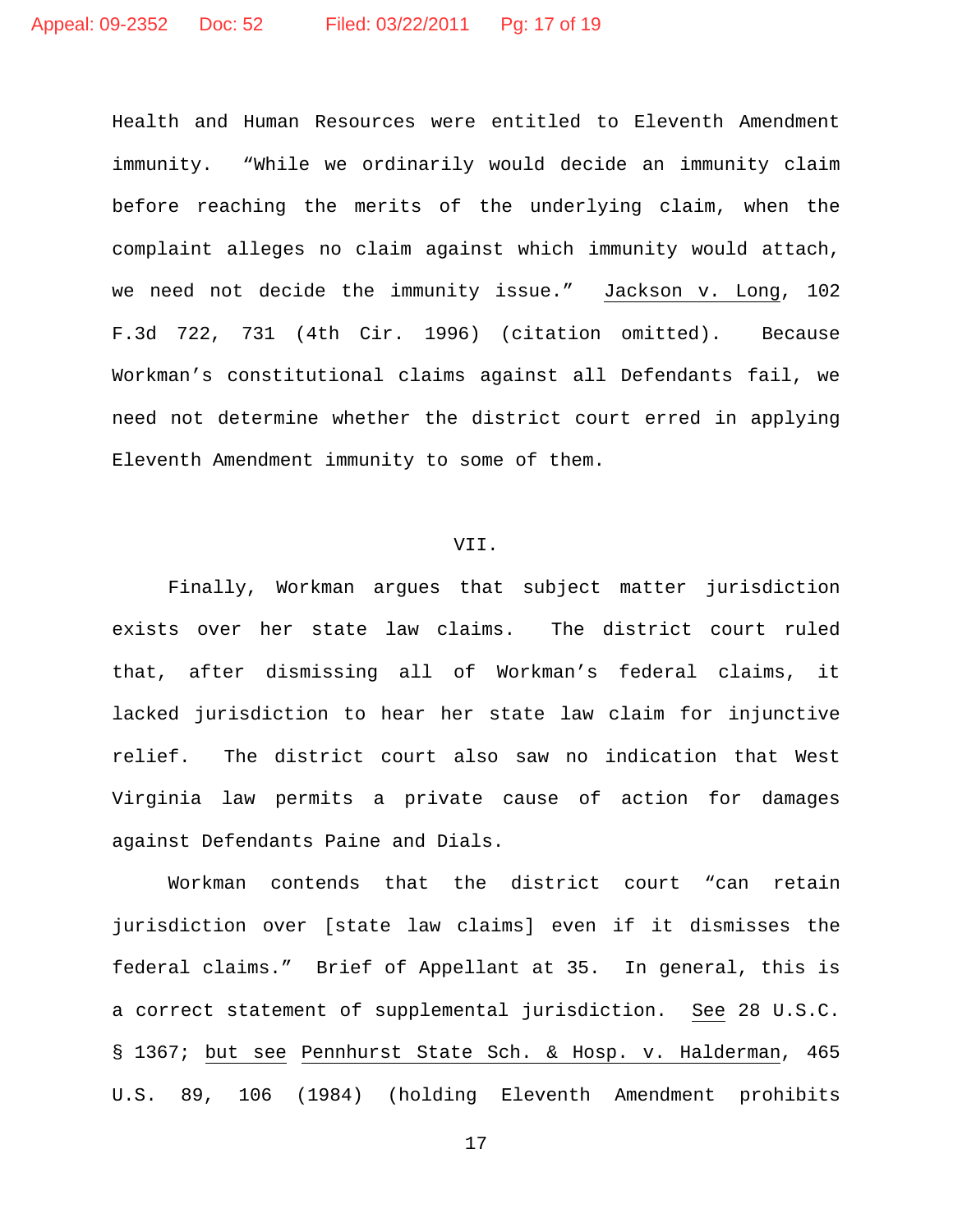federal courts from instructing state officials on how to conform their conduct to state law). Yet "district courts may decline to exercise supplemental jurisdiction over a claim . . . if . . . the district court has dismissed all claims over which it has original jurisdiction." 28 U.S.C. § 1367(c)(3) And "trial courts enjoy wide latitude in determining whether or not to retain jurisdiction over state claims when all federal claims have been extinguished." Shanaghan v. Cahill, 58 F.3d 106, 110 (4th Cir. 1995). There is no indication that the district court abused its discretion in dismissing Workman's state law claims.<sup>[2](#page-17-0)</sup>

# VIII.

In sum, we hold that the district court did not err in awarding summary judgment where there were no genuine issues of material fact. Workman's constitutional challenges to the West Virginia statute requiring mandatory vaccination as a condition of attending school are without merit. Finally, the district

<span id="page-17-0"></span> $2$  In her reply brief, Workman makes additional arguments regarding the district court's ruling on her state law claims. Because Workman failed to raise those arguments in her opening brief, we consider the arguments waived. Fed. R. App. P. 28(a)(9)(A); Yousefi v. U.S. I.N.S., 260 F.3d 318, 326 (4th Cir. 2001) (per curiam).